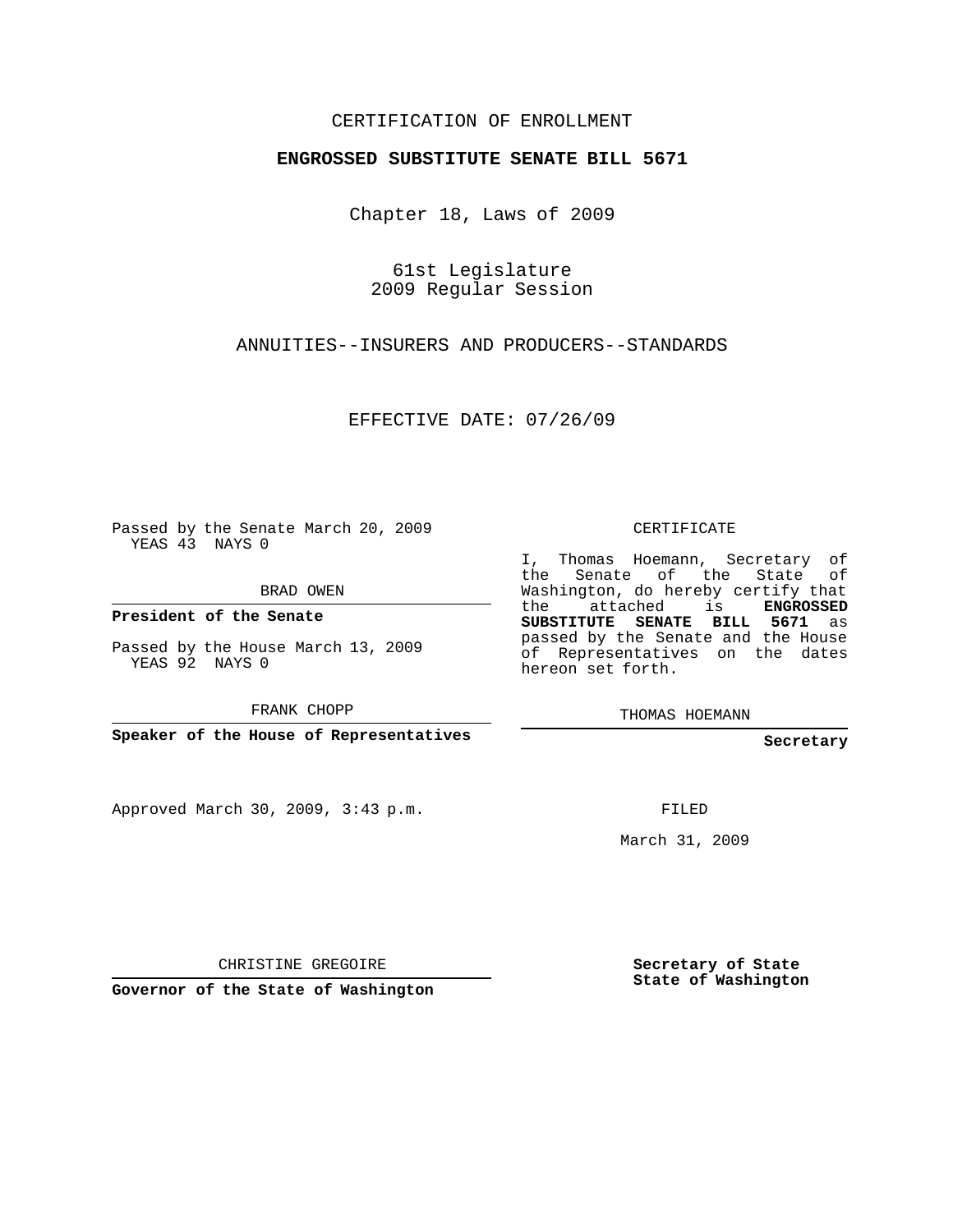## **ENGROSSED SUBSTITUTE SENATE BILL 5671** \_\_\_\_\_\_\_\_\_\_\_\_\_\_\_\_\_\_\_\_\_\_\_\_\_\_\_\_\_\_\_\_\_\_\_\_\_\_\_\_\_\_\_\_\_

\_\_\_\_\_\_\_\_\_\_\_\_\_\_\_\_\_\_\_\_\_\_\_\_\_\_\_\_\_\_\_\_\_\_\_\_\_\_\_\_\_\_\_\_\_

AS AMENDED BY THE HOUSE

Passed Legislature - 2009 Regular Session

## **State of Washington 61st Legislature 2009 Regular Session**

**By** Senate Financial Institutions, Housing & Insurance (originally sponsored by Senators Berkey, Franklin, Shin, and Haugen; by request of Insurance Commissioner)

READ FIRST TIME 02/19/09.

1 AN ACT Relating to the suitability of annuities sold in Washington; 2 adding a new section to chapter 48.23 RCW; and creating a new section.

3 BE IT ENACTED BY THE LEGISLATURE OF THE STATE OF WASHINGTON:

 NEW SECTION. **Sec. 1.** The purpose of this act is to permit and set standards for producers and insurers selling annuity products issued after the effective date of this section that ensure consumers purchase annuities suitable to their financial and insurance needs and life circumstances.

 9 NEW SECTION. **Sec. 2.** A new section is added to chapter 48.23 RCW 10 to read as follows:

11 (1) For the purposes of this section:

12 (a) "Annuity" means a fixed annuity or variable annuity that is 13 individually solicited, whether the product is classified as an 14 individual or group annuity.

 (b) "Recommendation" means advice provided by an insurance producer, or an insurer when no producer is involved, to an individual consumer that results in a purchase or exchange of an annuity in accordance with that advice.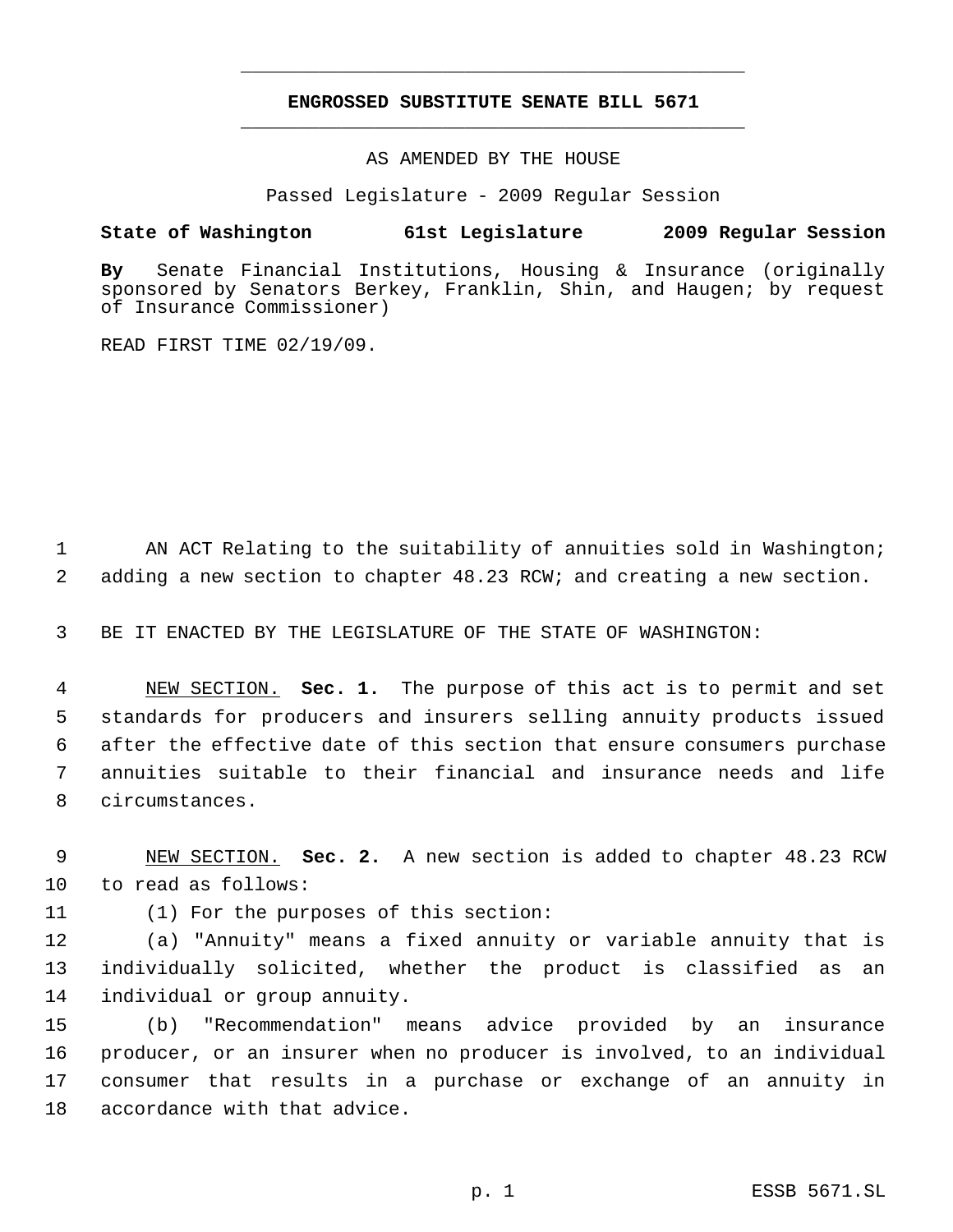(2) Insurers and insurance producers must comply with the following requirements in recommending and executing a purchase or exchange of an annuity:

 (a) In recommending the purchase of an annuity or the exchange of an annuity that results in another insurance transaction or series of insurance transactions to a consumer, the insurance producer, or the insurer when no producer is involved, must have reasonable grounds for believing that the recommendation is suitable for the consumer on the basis of the facts disclosed by the consumer about their investments and other insurance products and as to their financial situation and needs.

 (b) Prior to the execution of a purchase or exchange of an annuity resulting from a recommendation, an insurance producer, or an insurer when no producer is involved, shall make reasonable efforts to obtain information concerning:

(i) The consumer's financial status;

(ii) The consumer's tax status;

(iii) The consumer's investment objectives; and

 (iv) Other information used or considered to be reasonable by the insurance producer, or the insurer when no producer is involved, in making recommendations to the consumer.

 (3) An insurer or insurance producer's recommendation must be reasonable under all circumstances actually known to the insurer or insurance producer at the time of the recommendation. Neither an insurance producer nor an insurer when no producer is involved, has any obligation to a consumer under subsection (2) of this section related to any recommendation if a consumer:

 (a) Refuses to provide relevant information requested by the insurer or insurance producer;

 (b) Decides to enter into an insurance transaction that is not based on a recommendation of the insurer or insurance producer; or

(c) Fails to provide complete or accurate information.

 (4) An insurer must assure that a system to supervise recommendations, reasonably designed to achieve compliance with this section, is established and maintained. The system must include, but is not limited to, written procedures and conducting periodic review of its records that are reasonably designed to assist in detecting and preventing violations of this section.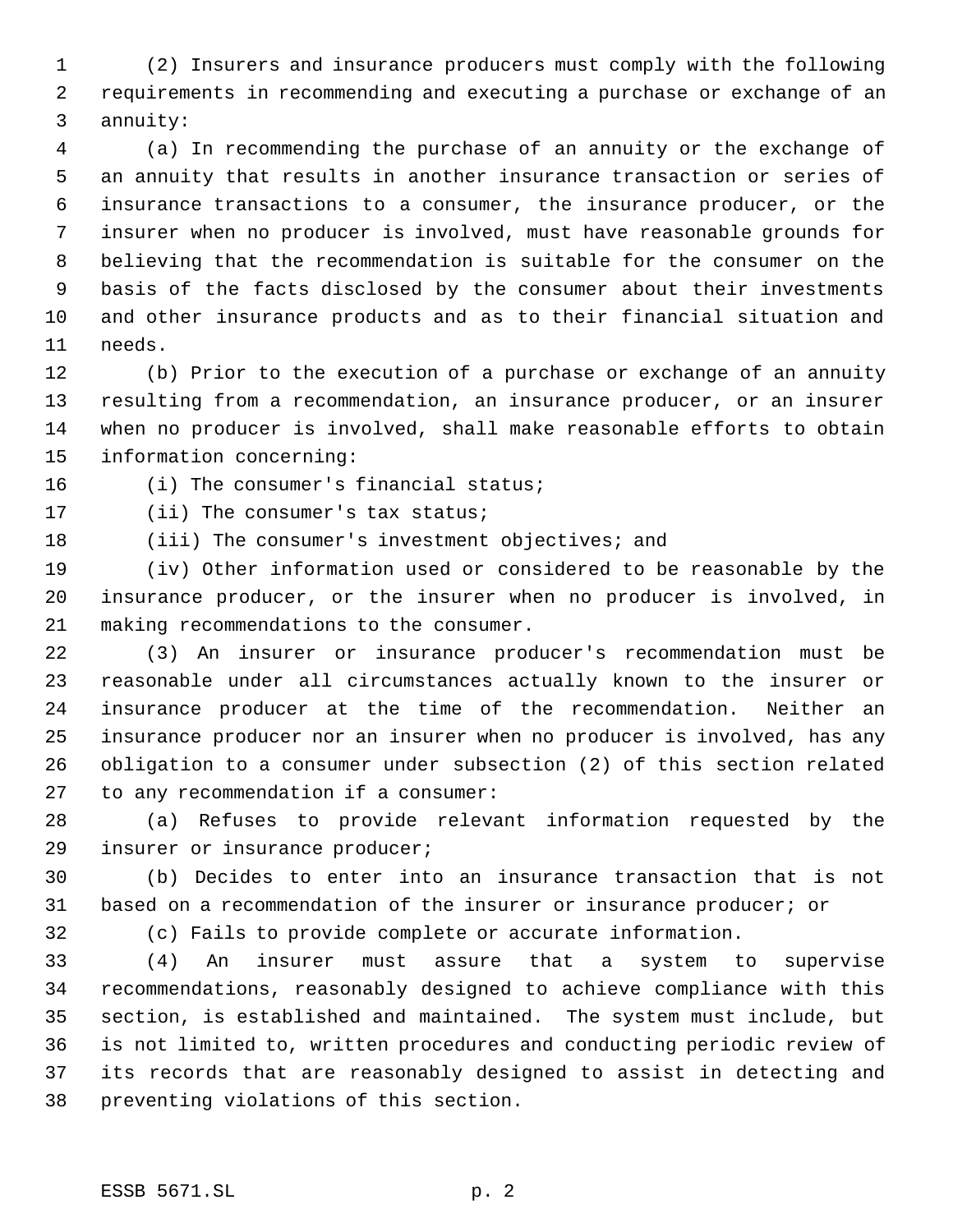(a) An insurer may contract with a third party, including insurance producers, a general agent, or independent agency, to establish and maintain a system of supervision as required in this subsection with respect to insurance producers under contract with or employed by the third party. An insurer must make reasonable inquiry to assure that the third party is performing the functions required in this subsection and must take action as is reasonable under the circumstances to enforce the contractual obligation to perform the functions. An insurer may comply with its obligation to make reasonable inquiry by doing all of the following:

 (i) Annually obtaining a certification from a third party senior manager with responsibility for the delegated functions that the manager has a reasonable basis to represent, and does represent, that 14 the third party is performing the required functions; and

 (ii) Based on reasonable selection criteria, periodically selecting third parties contracting under this subsection for a review to determine whether the third parties are performing the required functions. The insurer shall perform those procedures to conduct the review that are reasonable under the circumstances.

 (b) An insurer, or the contracted third party if a general agent or independent agency, is not required to:

 (i) Review, or provide for review of, all insurance producer solicited transactions; or

 (ii) Include in its system of supervision an insurance producer's recommendations to consumers of products other than the annuities offered by the insurer, general agent, or independent agency.

 (c) A general agent or independent agency contracting with an insurer to supervise compliance with this section shall promptly, when requested by the insurer, give a certification of compliance or give a clear statement that it is unable to meet the certification criteria. A person may not provide a certification unless the person:

 (i) Is a senior manager with responsibility for the delegated functions; and

(ii) Has a reasonable basis for making the certification.

 (5) Compliance with the financial industry regulatory authority conduct rules pertaining to suitability satisfies the requirements under this section for the recommendation of annuities registered under the securities act of 1933 (15 U.S.C. Sec. 77(a) et seq. or as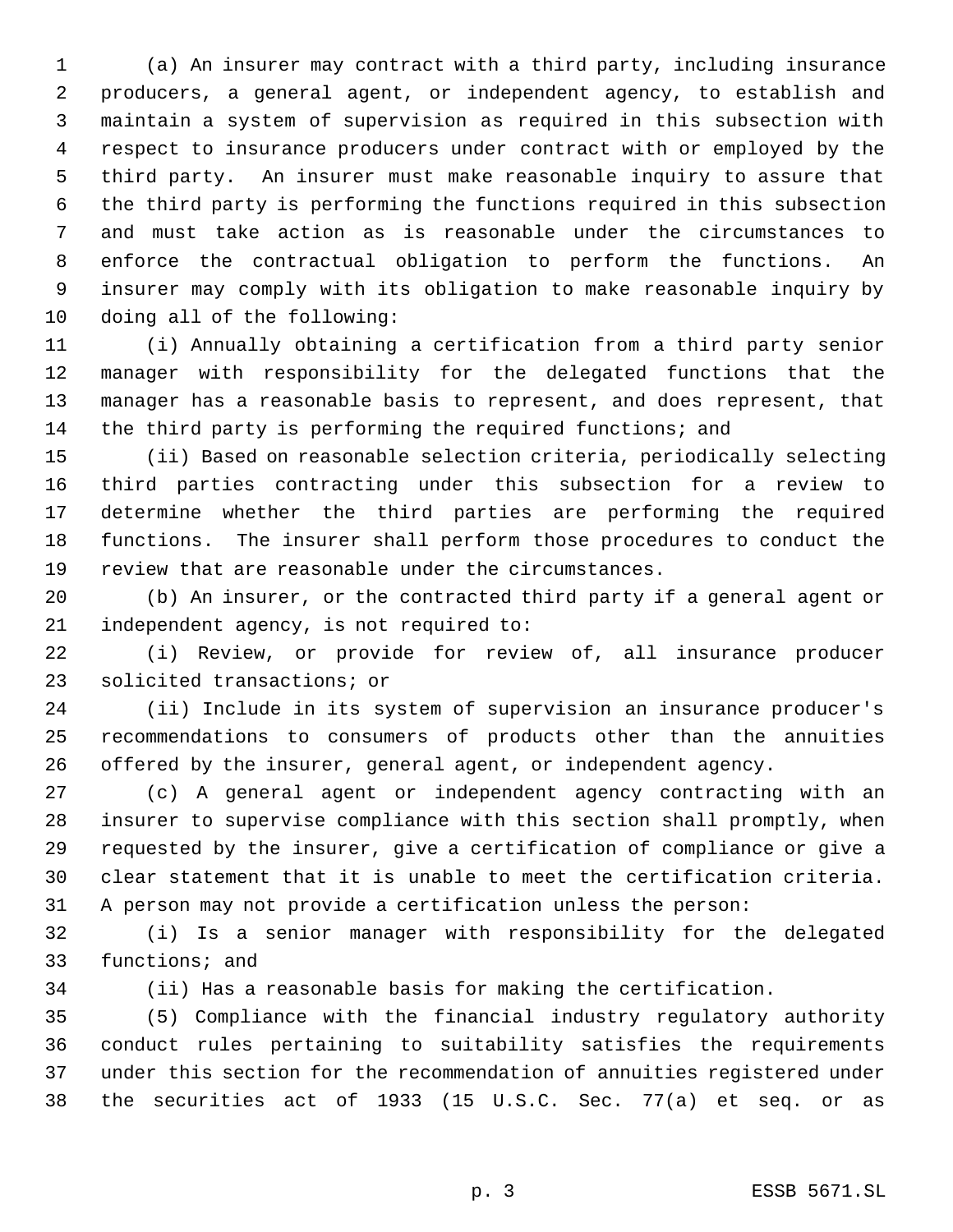hereafter amended). The insurance commissioner must notify the appropriate committees of the house of representatives and senate if there are changes regarding the registration of annuities under the securities act of 1933 that affect the application of this subsection. This subsection does not limit the insurance commissioner's ability to enforce this section.

 (6) The commissioner may order an insurer, an insurance producer, or both, to take reasonably appropriate corrective action for any consumer harmed by the insurer's or insurance producer's violation of this section.

 (a) Any applicable penalty under this or other sections of Title 48 RCW may be reduced or eliminated by the commissioner if corrective action for the consumer was taken promptly after a violation was discovered.

 (b) This subsection does not limit the commissioner's ability to enforce this section or other applicable sections of Title 48 RCW.

 (7) Insurers and insurance producers must maintain or be able to make available to the commissioner records of the information collected from the consumer and other information used in making the recommendations that were the basis for the insurance transaction for five years after the insurance transaction is completed by the insurer, or for five years after the annuity begins paying benefits, whichever is longer. An insurer is permitted, but is not required, to maintain documentation on behalf of an insurance producer. This section does not relieve an insurance producer of the obligation to maintain records of insurance transactions as required by RCW 48.17.470.

 (8) The commissioner may adopt rules to implement and administer this section.

 (9) Unless otherwise specifically included, this section does not apply to recommendations involving:

 (a) Direct response solicitations when there is no recommendation based on information collected from the consumer under this section; or

(b) Contracts used to fund:

 (i) An employee pension or welfare benefit plan that is covered by 35 the employment and income security act;

36 (ii) A plan described by sections  $401(a)$ ,  $401(k)$ ,  $403(b)$ ,  $408(k)$ , or 408(p) of the internal revenue code, as amended, if established or maintained by an employer;